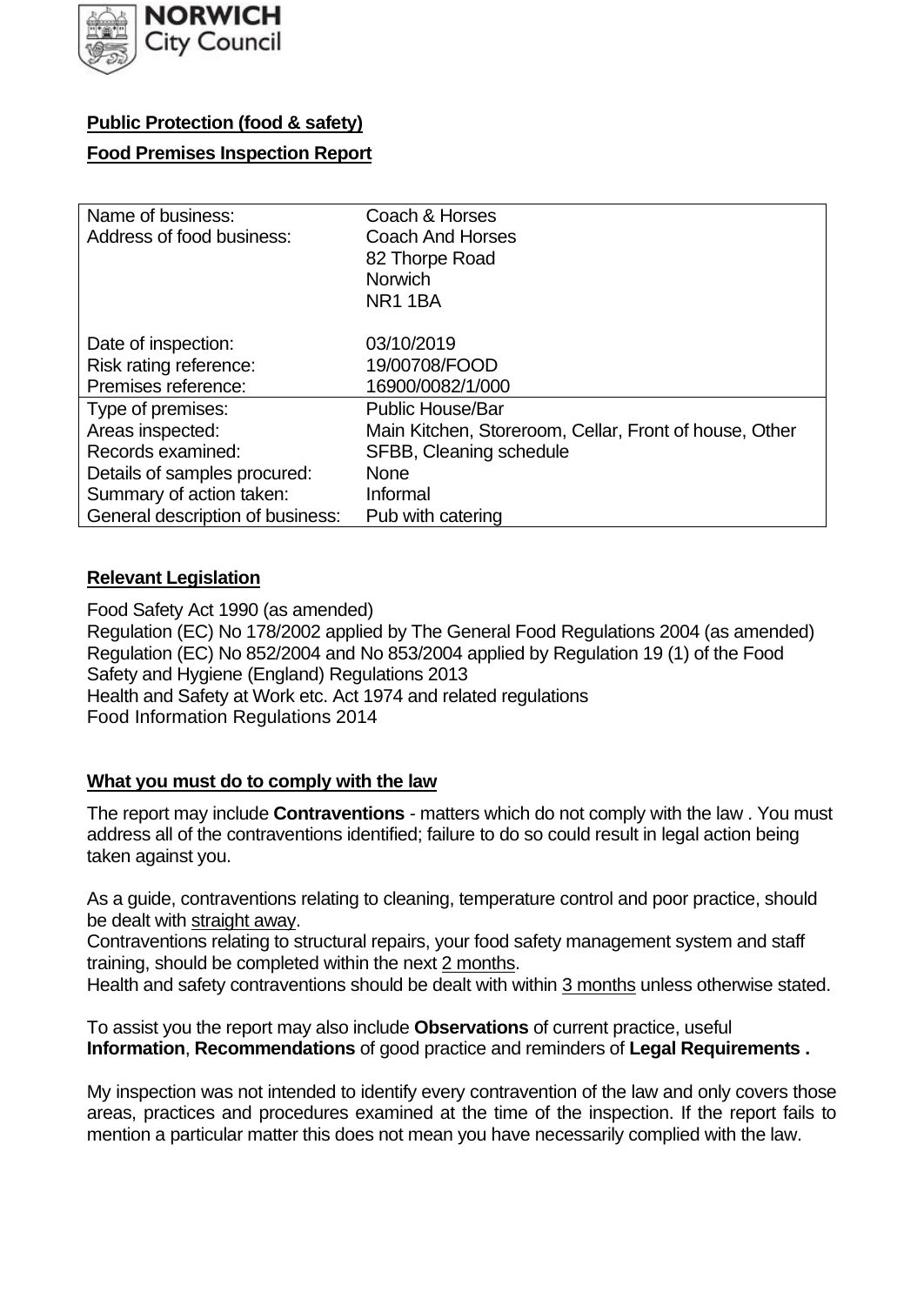# **FOOD SAFETY**

#### **How we calculate your Food Hygiene Rating:**

 The food safety section has been divided into the three areas which you are scored against for the hygiene rating: 1. food hygiene and safety procedures, 2. structural requirements and 3. confidence in management/control procedures. Each section begins with a summary of what was observed and the score you have been given. Details of how these scores combine to produce your overall food hygiene rating are shown in the table.

| <b>Compliance Area</b>                     |          |    |           | <b>You Score</b> |                |    |           |    |                |  |  |
|--------------------------------------------|----------|----|-----------|------------------|----------------|----|-----------|----|----------------|--|--|
| Food Hygiene and Safety                    |          |    | $\Omega$  | 5                | 10             | 15 | 20        | 25 |                |  |  |
| <b>Structure and Cleaning</b>              |          |    | $\Omega$  | 5                | 10             | 15 | 20        | 25 |                |  |  |
| Confidence in management & control systems |          |    | $\Omega$  | 5                | 10             | 15 | 20        | 30 |                |  |  |
|                                            |          |    |           |                  |                |    |           |    |                |  |  |
| <b>Your Total score</b>                    | $0 - 15$ | 20 | $25 - 30$ |                  | $35 - 40$      |    | $45 - 50$ |    | > 50           |  |  |
| Your Worst score                           | 5        | 10 | 10        |                  | 15             |    | 20        |    | $\blacksquare$ |  |  |
|                                            |          |    |           |                  |                |    |           |    |                |  |  |
| <b>Your Rating is</b>                      | 5        | 4  | 3         |                  | $\overline{2}$ |    |           |    | $\Omega$       |  |  |

Your Food Hygiene Rating is 5 - a very good standard



# **1. Food Hygiene and Safety**

 with legal requirements. You have safe food handling practices and procedures and all the Food hygiene standards are high. You demonstrated a very good standard of compliance necessary control measures to prevent cross-contamination are in place. Some minor contraventions require your attention. **(Score 5)** 

#### Contamination risks

**Contravention** You could not demonstrate effective heat disinfection of the food equipment and utensils you use for handling both raw and ready-to-eat foods.: lids to storage containers used for raw meat and raw fish are not discernable from those used for ready to eat foods.

 You have colour coded the containers but not the lids. As you do not have a commercial dishwasher it is important that you clearly identify which lids are to be used for raw meat /fish containers and ensure that these are washed separately.

#### Hand-washing

**Observation** I was pleased to see hand washing was well managed.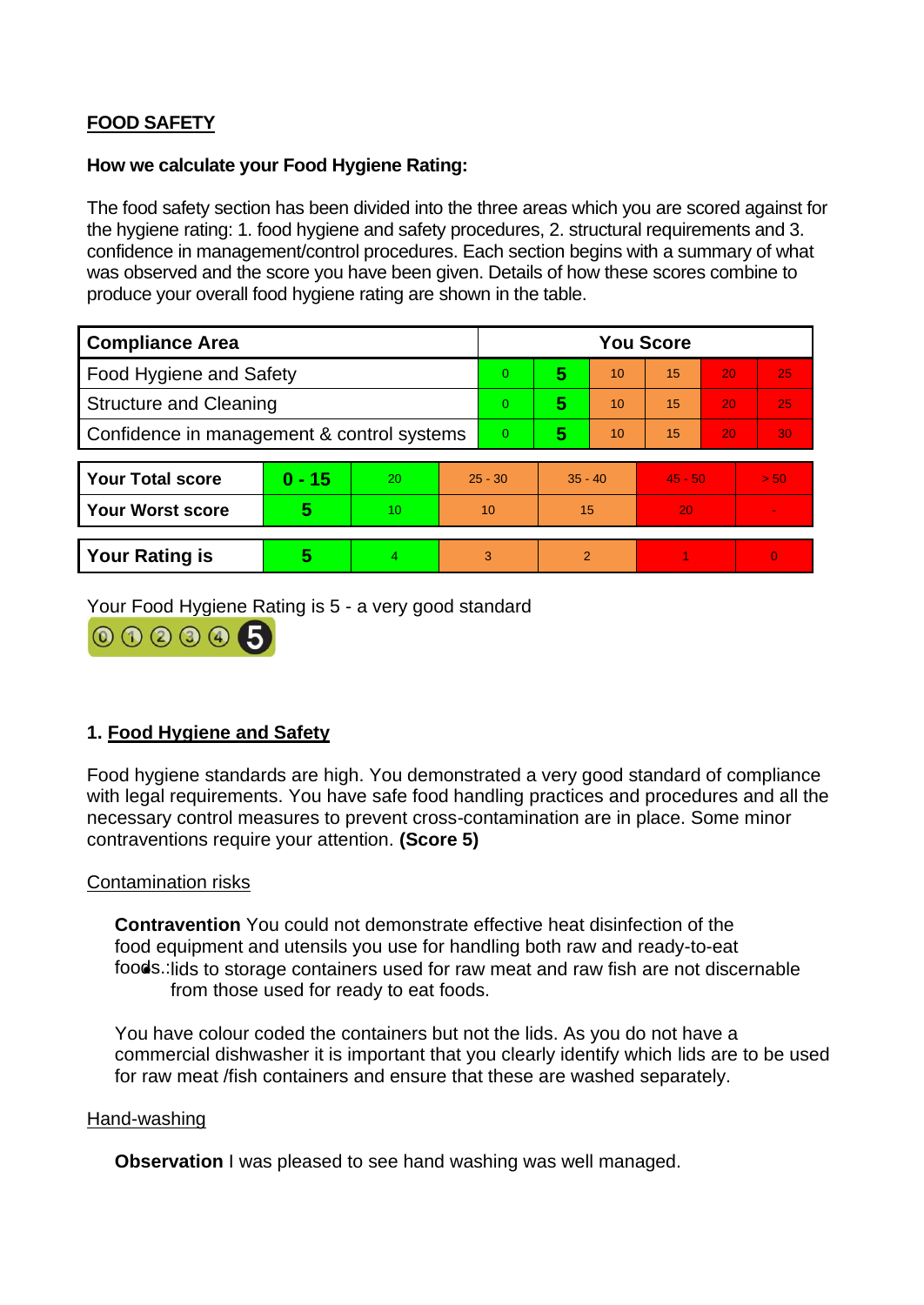### Personal Hygiene

**Observation** I was pleased to see that standards of personal hygiene were high. Disposable aprons are provided for use when preparing raw meats.

### Temperature Control

 **Contravention** The following evidence indicated there was a risk of bacteria growing on food:

 • open foods were not being stored at the temperature directed by the manufacturer (e.g bottle of soy sauce stored at ambient but manufacturer states once opened store in a fridge)

 **Observation** I was pleased to note that the fridges and freezers were all provided with independent thermometers and appeared to be holding food at the correct temperatures. You have a probe thermometer and sanitising wipes available for checking the core temperature of cooked foods.

### Unfit food

 foods need to be used by or discarded, to ensure the food is fit for consumption. I a maximum 3 day shelf life i.e 2 days after the defrosting rather than the 5 currently given. You should aim to use a previously frozen potentially high risk food as swiftly as **Recommendation** You currently have a system to identify when open or prepared recommend you revise your labels on burgers that have been previously frozen to give possible.

# **2. Structure and Cleaning**

 The structure facilities and standard of cleaning and maintenance are all of a good standard and only minor repairs and/or improvements are required. Pest control and waste disposal provisions are adequate. The minor contraventions require your attention. **(Score 5)** 

#### Cleaning of Structure/ equipment

**Contravention** The following items were dirty and require more frequent and thorough cleaning:

- around equipment feet
- high level cleaning (mesh screen to sky light, cobwebs and dust to pipework in kitchen)
- hand contact surfaces such as light switches and door handles
- pipes near cookers
- flooring and shelves in dried goods store
- small freezer on top of ice machine
- high level cleaning in brewery